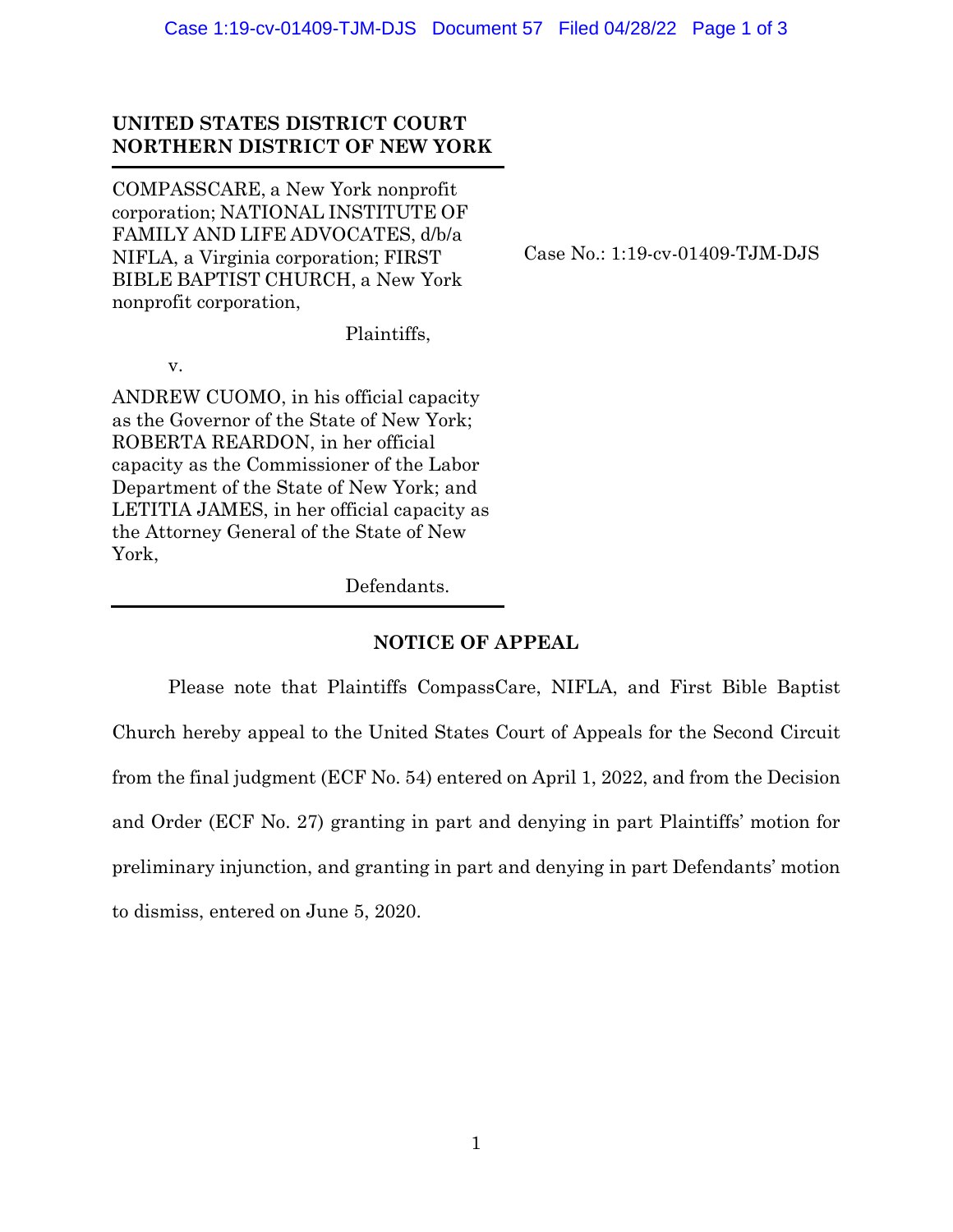Respectfully submitted this 28th day of April, 2022.

David A. Cortman Bar No. 502661 Alliance Defending Freedom 1000 Hurricane Shoals Road, N.E. Suite D-1100 Lawrenceville, GA 30043 (770) 339-0774 (770) 339-6744 (Fax) dcortman@ADFlegal.org

*s/Kenneth J. Connelly*

Kenneth J. Connelly, AZ Bar No. 25420\* Kevin Theriot, AZ Bar No. 30446\* Alliance Defending Freedom 15100 N. 90th Street Scottsdale, AZ 85260 (480) 444-0020 (480) 444-0028 (Fax) ktheriot@ADFlegal.org kconnelly@ADFlegal.org

James P. Trainor Bar No. 505767 Trainor Law PLLC 2452 US Route 9, Suite 203 Malta, NY 12020 (518) 899-9200 (518) 899-9300 (Fax) jamest@trainor-lawfirm.com Local Counsel

\*Admitted *Pro Hac Vice*

*Attorneys for Plaintiffs*